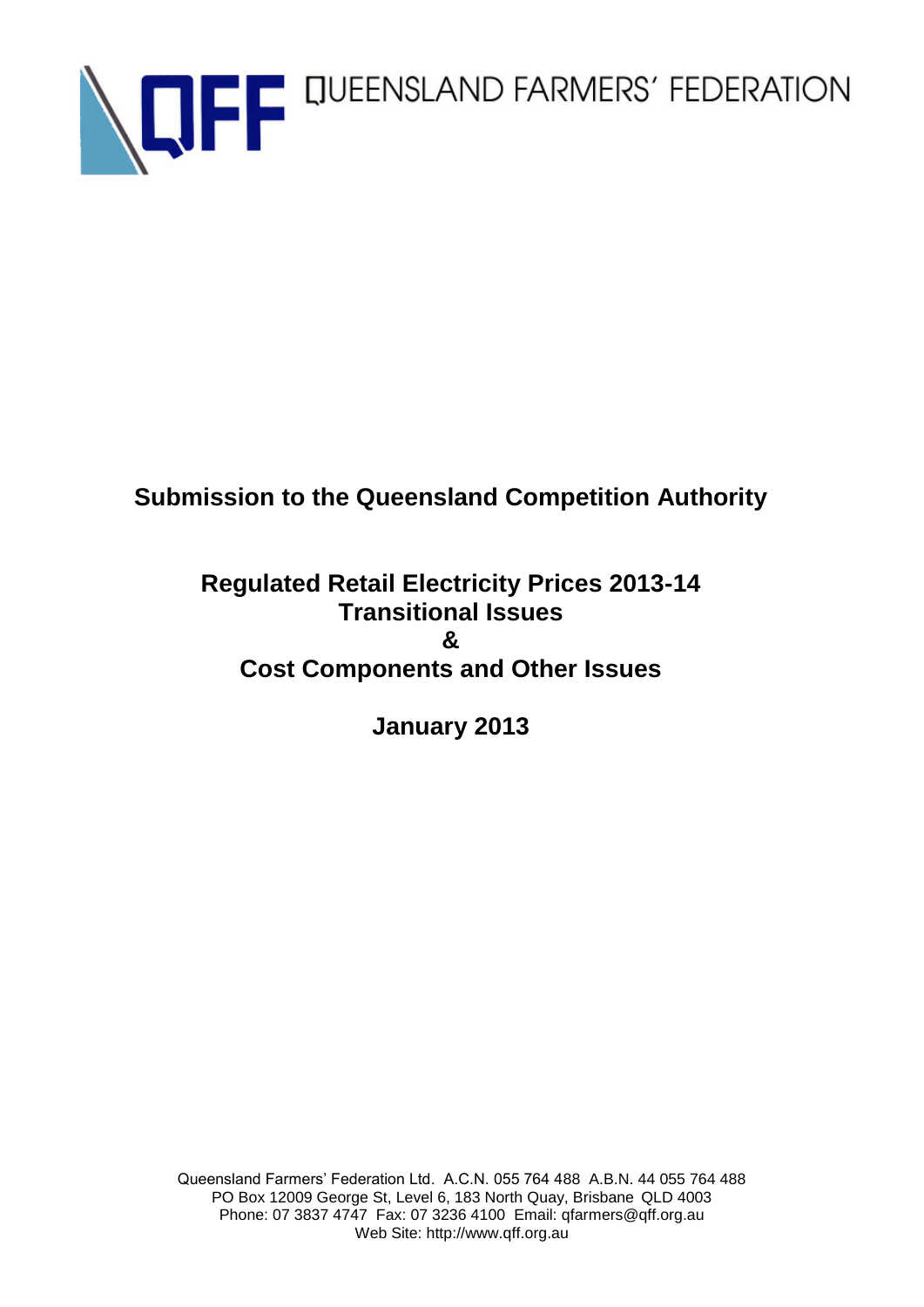Queensland Farmers' Federation (QFF) is the peak body representing and uniting 16 of Queensland's rural industry organisations who work on behalf of primary producers across the state. QFF's mission is to secure a sustainable future for Queensland primary producers within a favourable social, economic and political environment by representing the common interests of its member organisations'. QFF's core business centres on resource security; water resources; environment and natural resources; industry development; economics; quarantine and trade.

Our goal is to secure a sustainable and profitable future for our members, as a core growth sector of the economy. Our members include:

- o Australian Prawn Farmers' Association,
- o CANEGROWERS,
- o Cotton Australia,
- o Growcom,
- o Nursery and Garden Industry Queensland,
- o Queensland Aquaculture Industries Federation,
- o Queensland Chicken Growers Association,
- o Queensland Dairyfarmers' Organisation,
- o Queensland Chicken Meat Council,
- o Queensland United Egg Producers,
- o Flower Association of Queensland Inc.,
- o Pork Queensland Inc.,
- o Biological Farmers of Australia
- o Fitzroy Food and Fibre Association,
- o Pioneer Valley Water Co-operative Limited,
- o Central Downs Irrigators Limited, and
- o Burdekin River Irrigators Area Committee

QFF provides this submission without prejudice to any additional submissions provided by our members.

# **Preamble**

The Australian Government's Energy White Paper recognises the need to minimise energy price pressures. The Paper specifically notes that rising electricity prices 'reflect mainly increases in network costs' and governments responsibility 'to ensure that the cost of supplying energy is as efficient as it can be.' It is also recognised that 'current electricity pricing does not reflect the true cost of generating and supplying electricity at various times of the day so fails to provide critical financial incentive for more efficient behaviour.'

The White Paper recommends a more comprehensive program of reform for the electricity sector focusing on:

- a. Widening the powers of the Australian Energy Regulator to interrogate network businesses and to review and amend expenditure proposals backed with annual benchmarking of the efficiency of network businesses (Productivity Commission to advise on the annual benchmarking model).
- b. Amending the National Electricity Rules to allow the Australian Energy Regulator (AER) to require businesses to spend capital efficiently (e.g. AER to undertake ex-post reviews of efficiency of capital expenditure above approved levels).
- c. Improving the transparency of regulatory processes and the ability of stakeholders to engage the process e.g. improved data on network business operations from the AER.
- d. Encouraging state governments 'to promote greater commercial efficiency and discipline in energy businesses.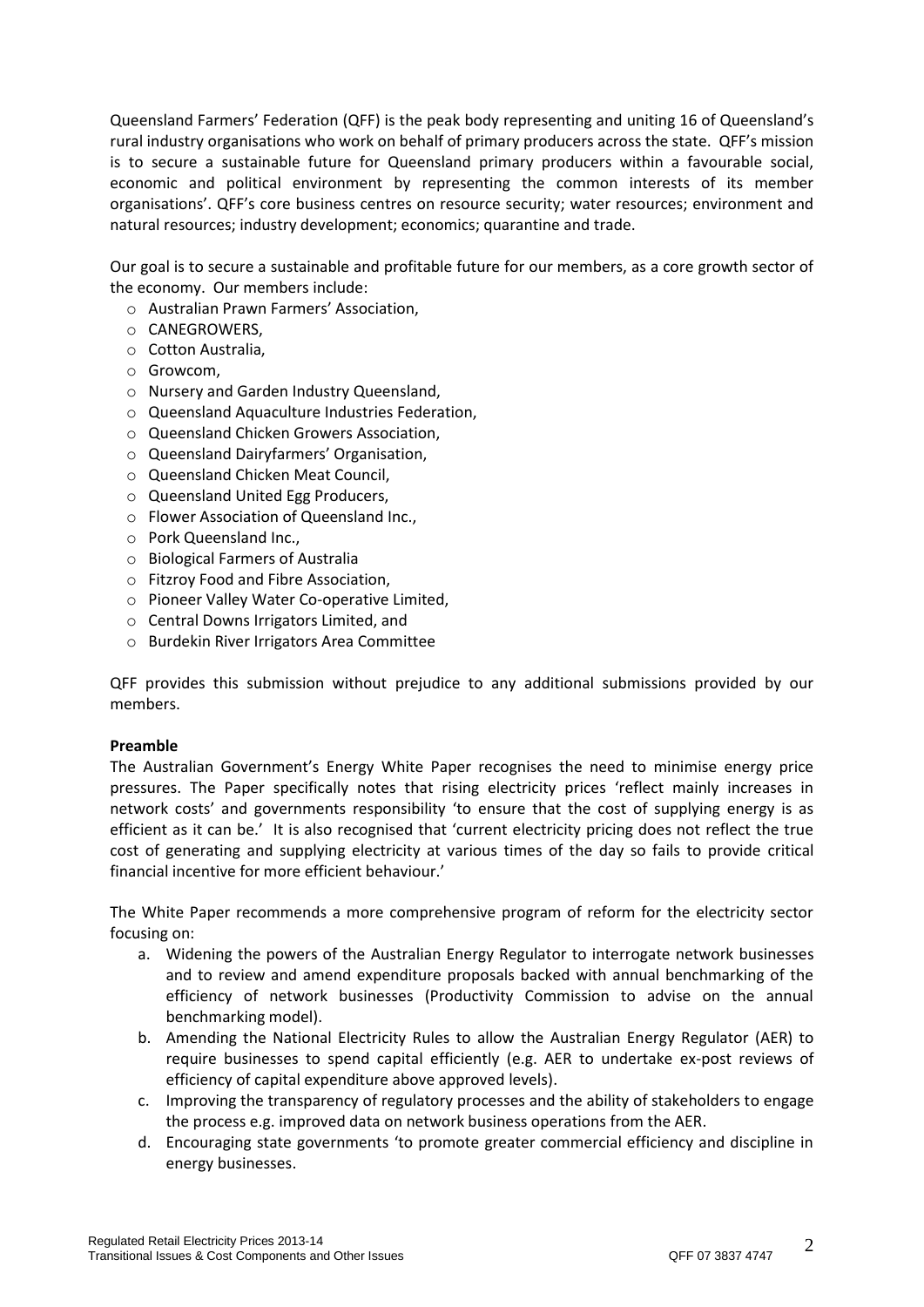- e. Reviewing the current network regulatory appeals process to address the high use of limited merit reviews.
- f. Investigating scheduled network expenditures in the light of revised demand forecasts.
- g. Improving electricity use efficiency including implementation of smart metering.

The draft report of the Queensland Government's Independent Review Panel has made draft recommendations on all aspects of the network businesses in the state including reliability standards, overhead and indirect costs, capital expenditure, optimal structure of distribution businesses and the Federal regulatory framework.

These reviews highlight the difficulties being faced in implementing reforms to deliver efficient electricity supply. The White Paper particularly notes that 'addressing the causes of (electricity) price rises presents complex policy challenges for governments and, unfortunately, there are no easy fixes.' Governments are clearly indicating that it will take time to deliver efficient market based reform.

Irrigated agricultural enterprises throughout Queensland will face significant difficulties coping with price increases to achieve cost reflective electricity tariffs and the failure of these tariffs to provide sufficient incentive for improved demand management. Current recommended cost reflective tariffs will be an obstacle to farmers seeking to improve productivity while managing for variability in water availability and adjusting to the implementation of national water reforms.

Irrigation farming will need time and support to adjust to the implementation of cost reflective tariff reforms. Governments have also recognised in recently announced reform programs that additional time will be required to achieve efficient costs in supplying electricity and effective time of use tariffs.

QCA must take account of these issues in defining transitional pricing arrangements.

# **Recommendation:**

**QCA retain obsolete irrigation tariffs for sufficient time to allow for irrigation farming businesses to adjust to the implementation of electricity tariffs that reflect efficient costs and provide incentives for time of use.**

# **Network tariffs for small and large businesses**

The delegation from the State Government requests QCA to assess the suitability of Energex network tariffs for small business and Ergon network tariffs for large business customers. QCA has encouraged Energex to review their network tariffs as the structure of these costs is a matter for Energex and the AER (i.e. energy costs are treated as a pass through). QCA has also asked Ergon Energy and Energex to advise if there are any practical constraints to prevent customers on obsolete tariffs from moving to cost reflective tariffs in the coming financial year.

At the QCA briefing in Brisbane on the  $19<sup>th</sup>$  December Energex advised that in the coming months they would table a revised time of use tariff (Tariff 22) based on three parts. There were no further details provided about the proposed tariff other than it would be an improvement on the current regulated small business Tariff 22 but would not be able to achieve the off peak rates of the obsolete time of use tariffs. Ergon advised that their pricing strategy for large business tariffs would be available in late 2013 for consultation in 2014. Ergon has advised that it is conducting a review of irrigation tariffs as part of the preparation of the pricing strategy.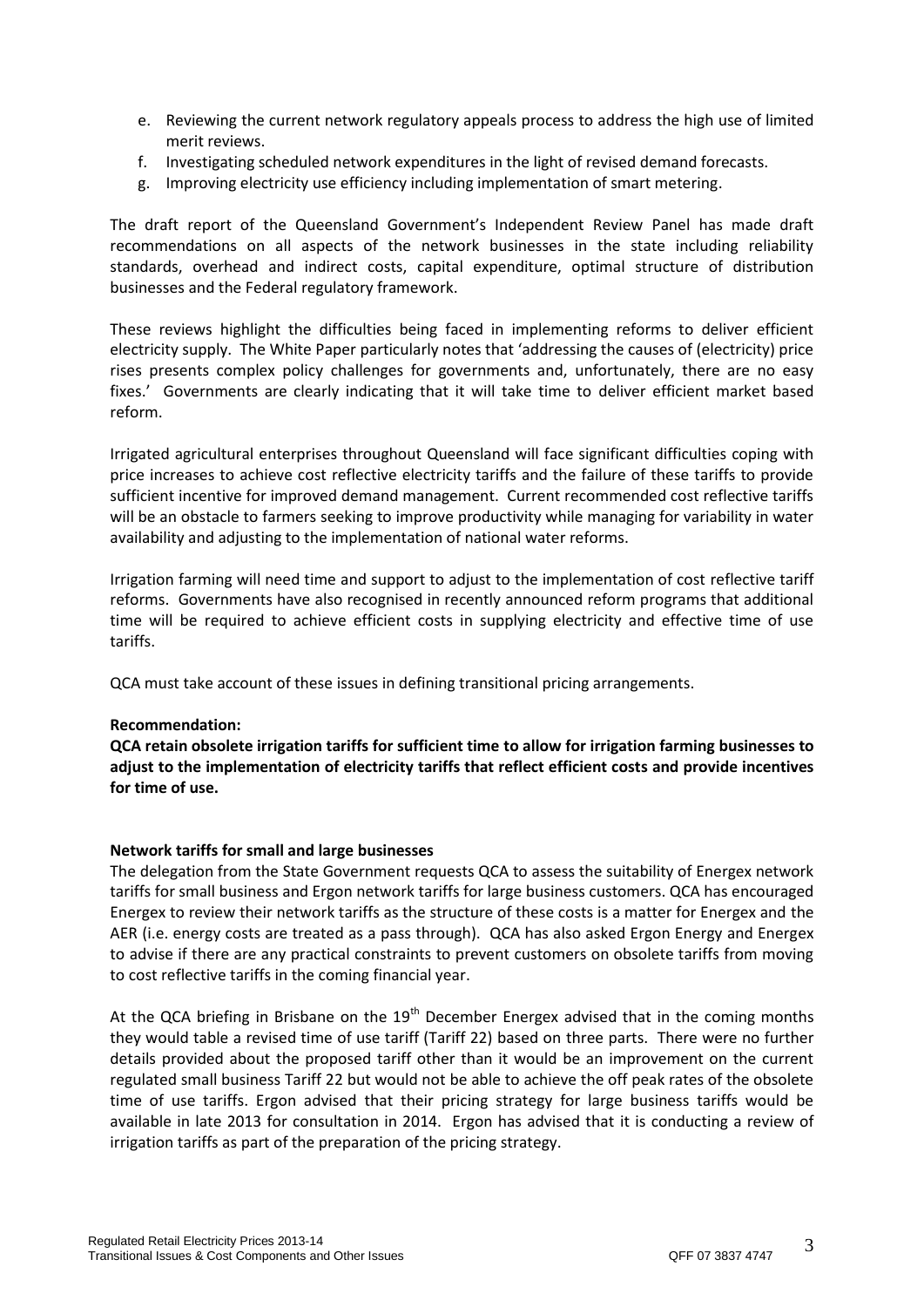# *Small business tariffs*

The current proposal to increase off peak rates substantially for small businesses with a saving of only 2 cents on peak rates will substantially increase electricity costs for irrigation farms and irrigation water suppliers and will reduce the incentive for customers to use off-peak electricity. Irrigation farmers in various parts of the State have made substantial investments to shift their use of water to off-peak times. Night time use is more water use efficient as there are reduced losses through evaporation and less wind interference with high pressure irrigation systems. Implementation of water reforms particularly water pricing and water trading reforms will encourage higher usage of available water which will prompt irrigators to make more efficient use of water. Irrigators need an incentive to utilise off-peak tariffs to better manage their demand for electricity.

Cane, fruit and vegetable and dairy industries confirm that many of their farmers irrigate at off peak times. They are concerned that the proposed off-peak tariffs will do little to encourage off-peak use into the future. Cotton farms reliant on flood irrigation will generally favour flat demand tariffs but farms that are shifting from flood to more efficient irrigation systems will be disadvantaged. About 20% of water use for chicken meat producing farms is in off-peak periods and nurseries report off peak use at about 44% of total use.

It is unclear at this stage what analysis and consultation will be conducted into the proposed Energex tariffs for Ergon irrigation customers in different parts of the state. How will the results of this analysis be addressed by Energex and/or Ergon? What input will QCA have to this process? The irrigation industry has been seeking open consultation with Energex and Ergon on a range of irrigation tariff options. The impact of proposed tariff changes for irrigation customers must be openly and collaboratively investigated. This process must also include assessment of the metering changes that will be required and the likely associated costs such as asbestos removal and work place health and safety risk management requirements.

# *Large business tariffs*

Ergon has recently advised large customers on obsolete tariffs that demand and capacity charges will have to be considered in the future. This change will mean substantial cost increases particularly for those customers with poor load factors and a highly variable electricity consumption pattern. The change will also mean no access to time of use tariffs. QCA has also noted that the cheaper Eastern Zone for Ergon was used as a basis for the assessment of 2012-13 prices. Future prices could be higher if the costs of supply in the other two zones are to be taken into account. QCA also notes that Ergon transmission charges differ across a number of regions.

It is submitted that the large customers will require longer term transition period to undertake business planning and the adjustment required to either cope with proposed changes in charges or to implement alternative energy supply options.

The following case example is provided of an irrigation water harvester near St George in south west Queensland.

The farm involves investment in pumping capacity to 'harvest' river flows during regulated periods to fill ring tanks which supply flood and low pressure irrigation of cotton and other crops. Electricity supply is critical to the operation of the farm from water harvesting from river flows to on farm distribution and the capture of run-off water to meet environmental requirements.

Table 1 below shows the announced periods of water harvesting in the Lower Balonne water management area for each quarter over the past 10 year period.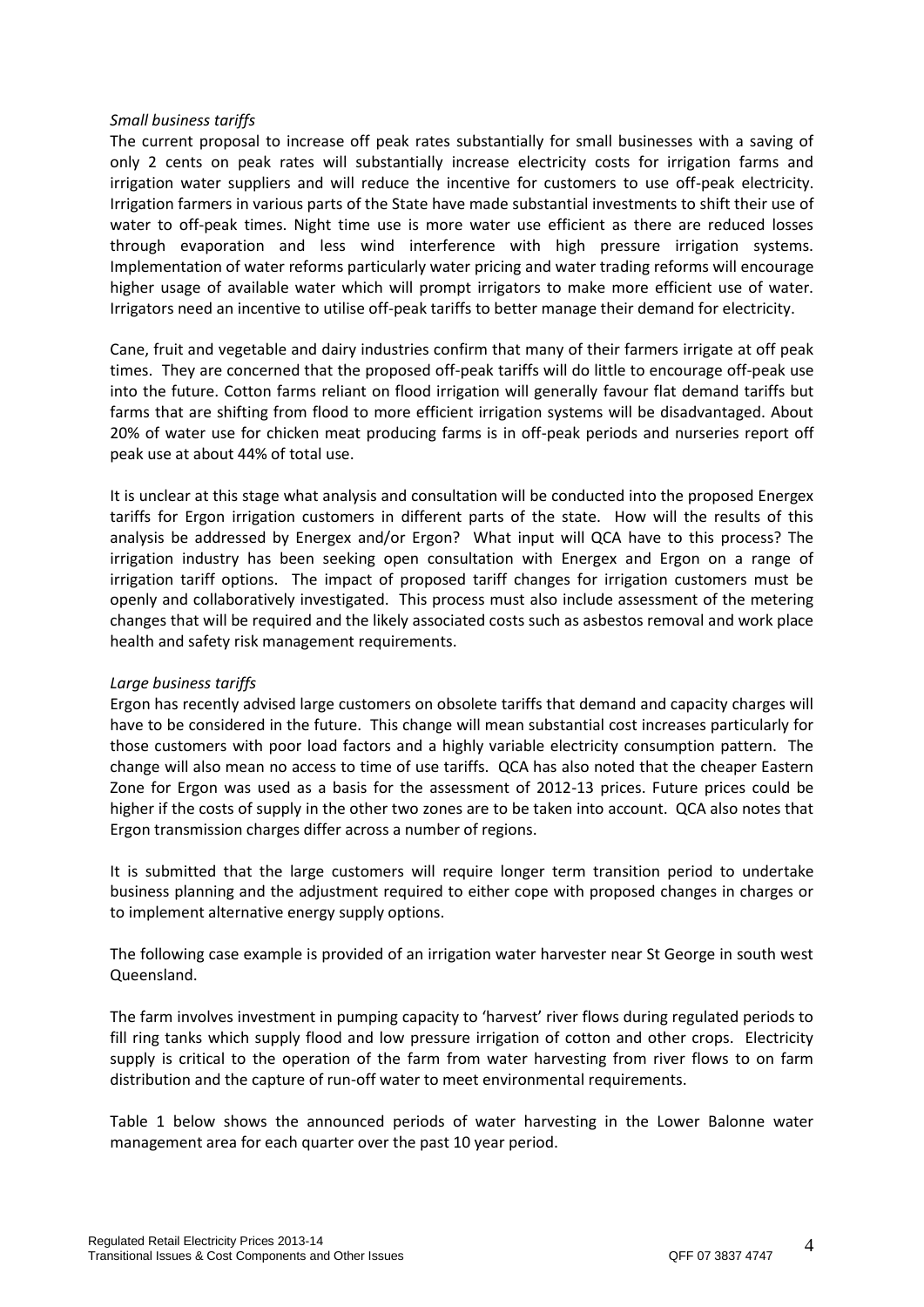| Table 1 Lower Balonne Water Management Area – Announced Days for Water Harvesting |  |  |  |  |  |  |
|-----------------------------------------------------------------------------------|--|--|--|--|--|--|
|-----------------------------------------------------------------------------------|--|--|--|--|--|--|

| <b>Water Year</b> | Quarter                 | <b>Number of Days</b> | <b>Total</b> |
|-------------------|-------------------------|-----------------------|--------------|
|                   | $\mathbf{1}$            | $\pmb{0}$             |              |
| 2003/04           | $\overline{\mathbf{c}}$ | $\mathbf 1$           |              |
|                   | 3                       | 36                    |              |
|                   | $\pmb{4}$               | $\boldsymbol{0}$      | 37           |
|                   | $\mathbf{1}$            | $\boldsymbol{0}$      |              |
| 2004/05           | $\overline{c}$          | 5                     |              |
|                   | $\overline{\mathbf{3}}$ | $\boldsymbol{0}$      |              |
|                   | $\pmb{4}$               | $\boldsymbol{0}$      | 5            |
|                   | $\mathbf 1$             | $\pmb{4}$             |              |
| 2005/06           | $\mathbf 2$             | 8                     |              |
|                   | 3                       | $\pmb{0}$             |              |
|                   | $\pmb{4}$               | 0                     | 12           |
|                   | $\mathbf 1$             | $\boldsymbol{0}$      |              |
| 2006/07           | $\overline{2}$          | 0                     |              |
|                   | $\overline{3}$          | 0                     |              |
|                   | $\pmb{4}$               | 0                     | $\pmb{0}$    |
|                   | $\mathbf{1}$            | 0                     |              |
| 2007/08           | $\overline{2}$          | 22                    |              |
|                   | $\overline{3}$          | 30                    |              |
|                   | $\overline{\mathbf{r}}$ | $\pmb{0}$             | 51           |
|                   | $\mathbf{1}$            | 0                     |              |
|                   | $\overline{\mathbf{c}}$ | 0                     |              |
| 2008/09           | 3                       | $\boldsymbol{0}$      |              |
|                   | $\overline{\mathbf{r}}$ | 0                     | $\pmb{0}$    |
|                   | $\mathbf{1}$            | 0                     |              |
|                   | $\overline{2}$          | $\pmb{0}$             |              |
| 2009/10           | $\overline{\mathbf{3}}$ | 44                    |              |
|                   | $\pmb{4}$               | $\pmb{0}$             | 44           |
|                   | $\mathbf{1}$            | 10                    |              |
|                   | $\overline{2}$          | 75                    |              |
| 2010/11           | 3                       | 61                    |              |
|                   | $\pmb{4}$               | 13                    | 159          |
|                   | $\mathbf{1}$            | $\pmb{0}$             |              |
|                   | $\overline{2}$          | 34                    |              |
| 2011/12           | $\overline{3}$          | 47                    |              |
|                   | $\overline{\mathbf{r}}$ | $\overline{2}$        | 83           |

The variability of access dictates when pumping mainly on a 24hour basis is required.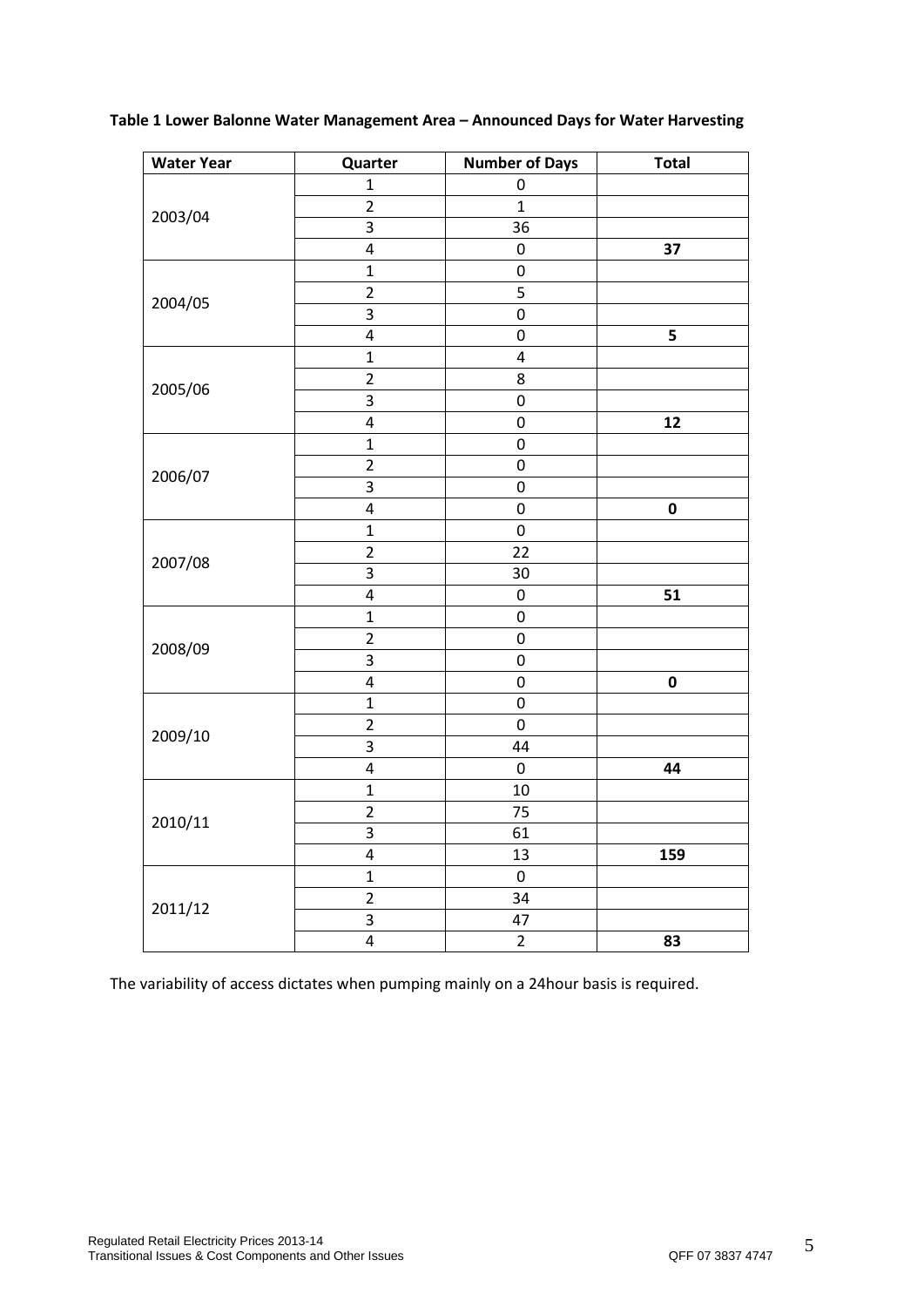Table 2 below provides the analysis of tariffs provided by Ergon for four quarters to September 2012.

| <b>Date</b> | kWh     | 44        | 45        | 46        | 62        | %Night           | kWh/day  | Days |
|-------------|---------|-----------|-----------|-----------|-----------|------------------|----------|------|
| 21/9/12     | 3251    | \$56,281  | \$50,352  | \$49,745  | \$564     | 87%              | 37.8     | 86   |
| 27/6/12     | 39,942  | \$99,337  | \$88,291  | \$86,457  | \$11,055  | 36%              | 434.15   | 92   |
| 27/3/12     | 435,954 | \$150,066 | \$138,505 | \$136,593 | \$97,042  | 48%              | 4494.37  | 97   |
| 21/12/11    | 139,010 | \$116,054 | \$104,388 | \$102,439 | \$29,458  | 59%              | 1,448.02 | 96   |
|             |         |           |           |           |           | Average - 534.53 |          |      |
|             | 618,157 | \$421,737 | \$381,536 | \$375,233 | \$138,120 | kWh/day          |          | 371  |

| Table 2 Comparative Analysis of Large Tariff Implications - St George farm |  |  |
|----------------------------------------------------------------------------|--|--|
|                                                                            |  |  |

The **shift to the recommended tariff 46 will mean an increase of 172% in charges for the 12 months to the end of the September 2012 quarter**. This is a very large price impact which will necessitate transitional arrangements. Other farms in the area have similar price impacts. Cotton Australia is making a submission which highlights a number of other case examples.

These farms also face the prospect of the loss of allocation to meet the environmental requirements of the approved Murray Darling Basin Plan. Water is to be recovered through either voluntary buyback or on farm efficiency measures where half the water saved must be returned to the Commonwealth Environmental water holder. Implementation of these measures over the period to 2019 will necessitate further farm restructuring.

Pioneer Valley Water Cooperative Limited is making a separate submission to QCA. Their case provides another example of significant price increases if they are required to move from their current Tariff 22 to Tariff 41 or 44. The submission also highlights the significant variability in annual electricity consumption from year to year. PV Water submits that quantum of price increases would lead to a severe reduction in water use on farm with consequent production downturn. Analysis is provided on the likely impact on individual scheme customers.

These case examples highlight the need for specific investigation of alternative tariff arrangements that will allow these larger businesses to remain viable. Ergon has suggested that measures such as capacity based tariffs, time of use tariffs and critical peak pricing arrangements may need to be investigated. However, this process will take time and investigations may have to include options for these enterprises to convert to alternative energy sources.

# **Recommendation**

**Queensland Government undertake a comprehensive review of implementation of irrigation tariffs (for small & large businesses) in conjunction with the Network Operators to determine appropriate irrigation tariffs.**

# **Transitional Issues**

The following comments are provided in response to QCA questions regarding transitional arrangements:

*(a) How should the Authority determine whether transitional arrangements are necessary for each obsolete tariff? What would be considered a "significant" price impact?*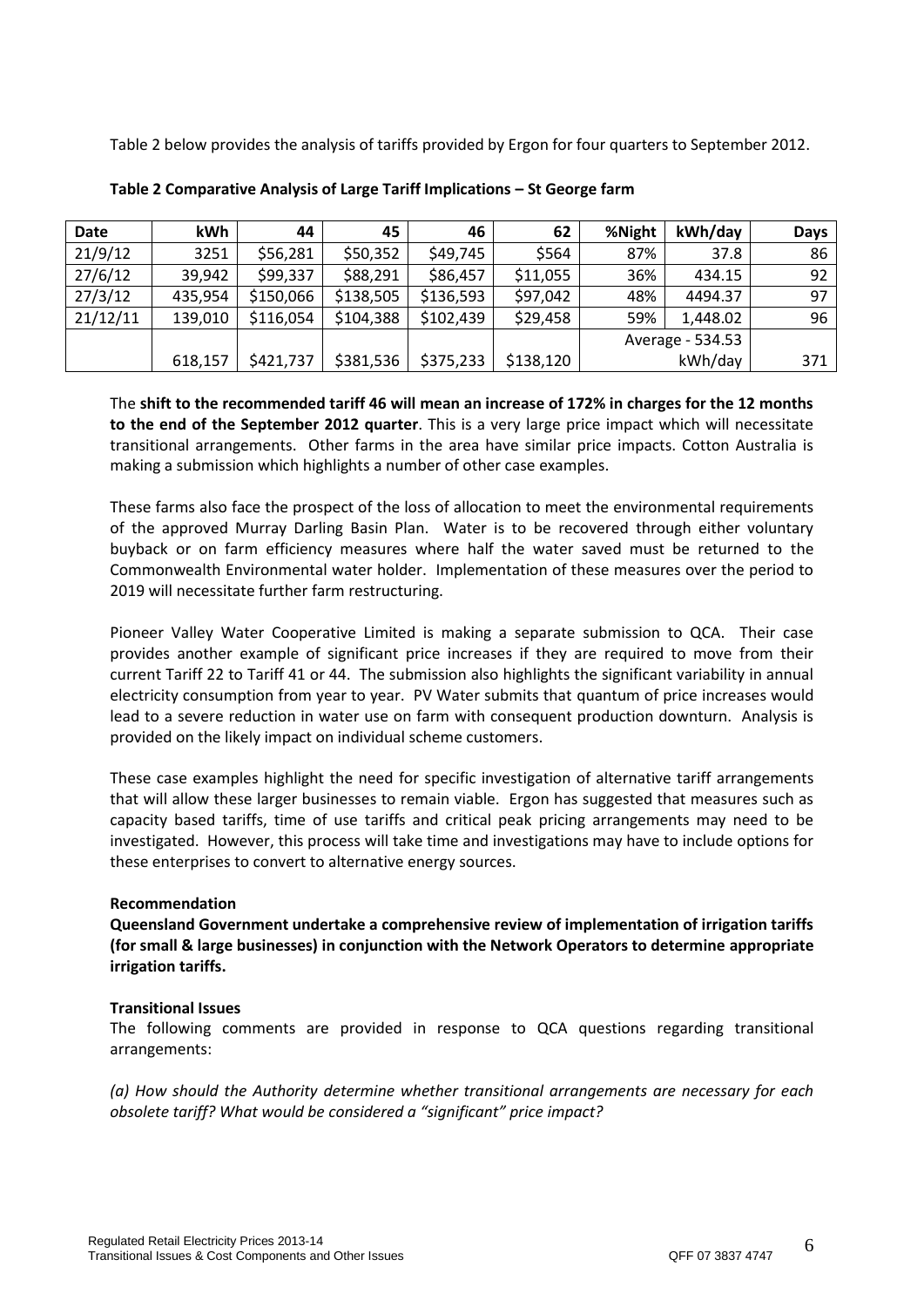Any real price increases could have significant implications for farming enterprises particularly if these increases are applied over consecutive years. For example a further round of 20% increases for some tariffs will have significant impacts.

Case examples show that the increases for large irrigation business customers currently on obsolete tariffs are most likely to be significant.

*(b) Are there any non-financial reasons why obsolete tariffs should be retained or other transitional arrangements put in place?*

Irrigation enterprises in supplemented irrigation areas are facing real price increases for their water supply which will be imposing adjustment pressures. Irrigation enterprises in the Queensland Murray Darling catchments also have to adjust to the implementation of the Basin Plan.

# *(c) If transitional arrangements are necessary:*

*(i) Should the obsolete tariffs be retained and escalated or should other transitional arrangements be put in place?*

*(ii) What would be a reasonable level of annual price increase and over what time period should transitioning occur?*

Obsolete tariffs should be retained for small irrigation businesses and any escalation of existing charges should be capped at an upper limit for each year of a defined transition period. These customers will require a transitional period of at least another 5 years of obsolete tariffs to allow sufficient time for Ergon to fully review irrigation tariff requirements across the State and to assess the implications of implementing the Energex time of use tariff proposal.

Larger irrigation enterprises will require a maximum term over which to adjust either to electricity charges or if necessary alternative energy options. The level of investments in these farms is such that a transition period of up to 20 years must be considered. Case specific investigations will be required to determine how obsolete tariffs can be retained to allow time for each enterprise to adjust.

*(d) Any other suggestions on how customers might be transitioned from below cost prices to prices that more closely reflect the cost of consumption?*

Other options for transitioning need to be considered once tariff options and implementation implications are more clearly defined for both small and large irrigation businesses.

# *Maintaining alignment of retail and network tariffs*

It is submitted that QCA should proceed as for last year i.e. request Energex and Ergon to supply their proposed network tariffs when they are submitted to the AER in April.

However, QFF would not support the implementation of a revised time of use tariff proposed by Energex for irrigators within their network area until such time as there has been full consultation via the Ergon process. In other words obsolete tariffs must be maintained in all irrigation areas including those serviced by Energex until such time as a state wide irrigation tariff review has been completed.

#### **Recommendations**

**1. Obsolete tariffs should be retained for all irrigation businesses and any escalation of existing charges should be capped at an upper limit for each year of a defined transition period.**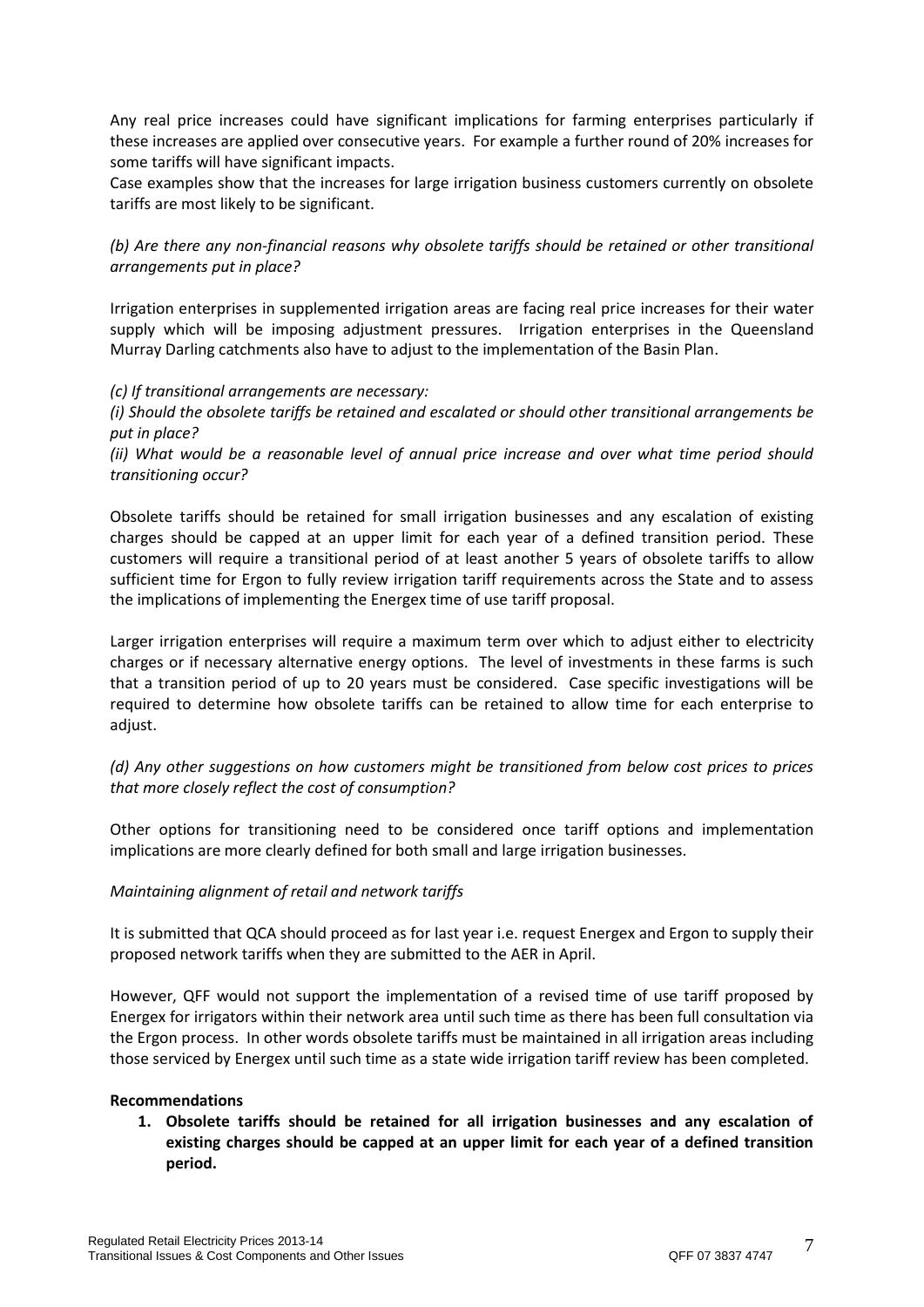**2. Small business customers will require a transitional period of at least another 5 years of obsolete tariffs but larger irrigation enterprises will require a maximum term of up to 20 years to adjust either to electricity charges or, if necessary, to implement alternative energy options.** 

# **Energy Costs**

QFF supports the implementation of a market based approach, but the regulatory reform program must recognise the obstacles and time required to implement this approach on a state-wide basis. There is a significant risk that the implementation of cost reflective tariffs will adversely impact on irrigated agriculture in this state unless governments and network operators take some time to work with the industry to plan for the implementation of tariff reform which includes appropriate adjustment measures including continuance of the Uniform Tariff.

It is difficult to see how the irrigation industry can move forward with electricity tariff reform based upon continuing QCA investigations which are limited to energy cost issues. It is particularly concerning that the critical issue of time of use signals is not adequately addressed at this stage of the reform process.

QFF has not had the opportunity to adequately review ACILs proposed approach of estimating energy costs, the estimation of other energy costs (e.g. Qld Gas Scheme, Small-Scale and the Large Scale Renewable Energy Schemes), National Electricity Market charges and accounting for energy losses.

# **Retail Costs**

QFF also has not had the opportunity to adequately review the approach to determining and allocating retail operating costs.

# **Competition issues**

It is difficult to see how greater competition can be encouraged given the current cost structures in the Queensland electricity supply market which would drive high cost reflective tariffs across the state. The Independent Review Panel on Network Costs has tabled a range of recommendations to deliver cost savings in both capital and operating expenditure but it is unclear at this stage whether the savings can produce reductions in expenditure programs of the network operators.

# *Headroom*

QFF has not been supportive of measures such as the provision of 5% headroom in retail component of tariff to 'prop up' competition. Retailers currently receive a retail margin of 5.4% which should be sufficient to support competition measures.

# *Accounting for unforseen and uncertain events*

It is unclear what type of events would be included and why they could not be managed via insurance arrangements.

# *Access to obsolete tariffs by new customers*

Smaller irrigation customers mainly in the South East Queensland area were shifted from the old Tariff 22 to new Tariff 22 without having any option to go to an obsolete tariff to help them transition to the cost reflective time of use tariffs. These smaller customers are having difficulty adjusting to the new tariff and are seeking the option to move to an acceptable obsolete tariff for a suitable transition period.